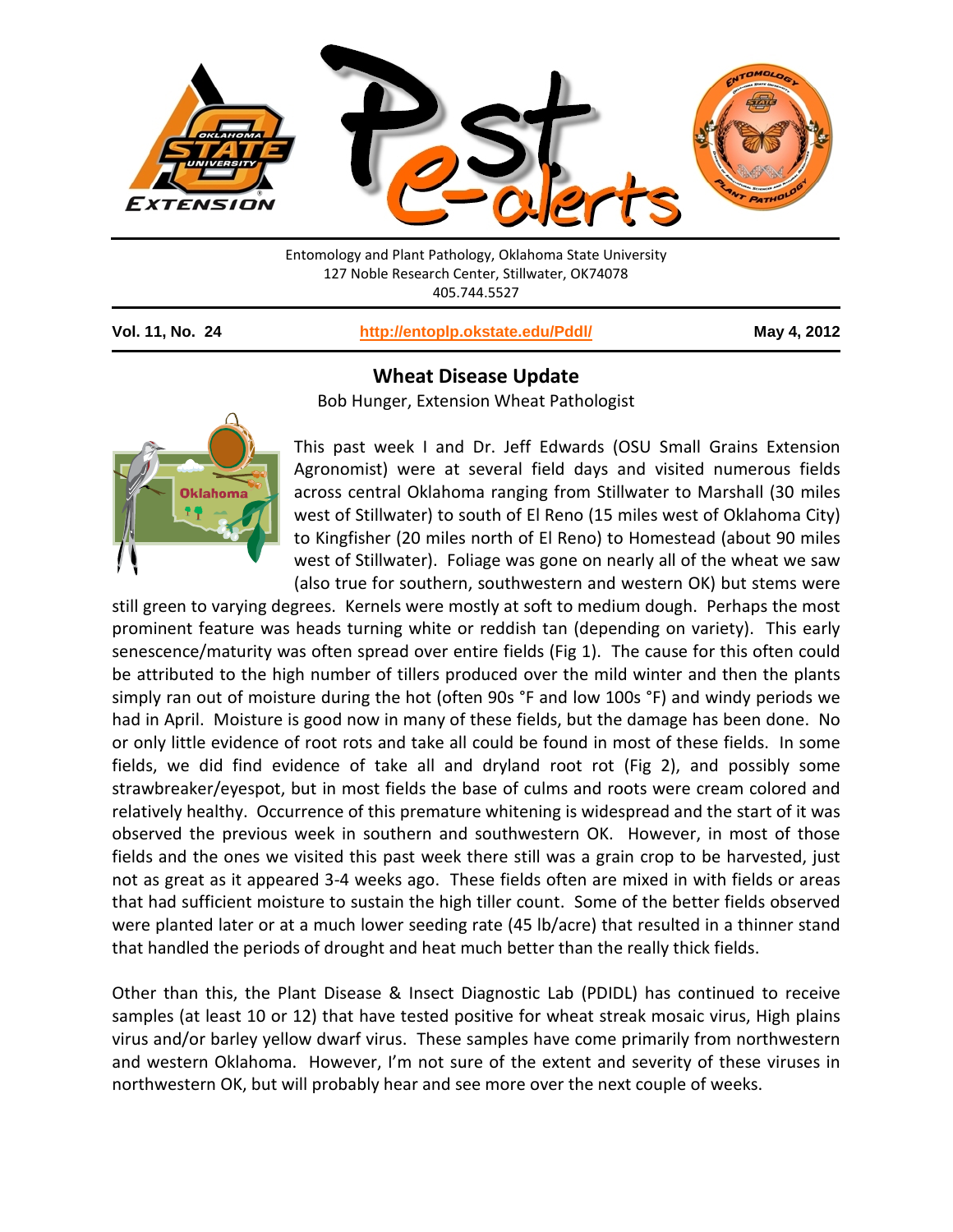

**Fig 1**. Whiteheads with green wheat at a wet spot.



**Fig 2**. Dryland root rot (left), note healthy, cream-colored stem base in center. Takeall root rot (right), note black scrapping on thumbnail. All photos courtesy Dr. Jeff Edwards, OSU Small Grains Extension Agronomist.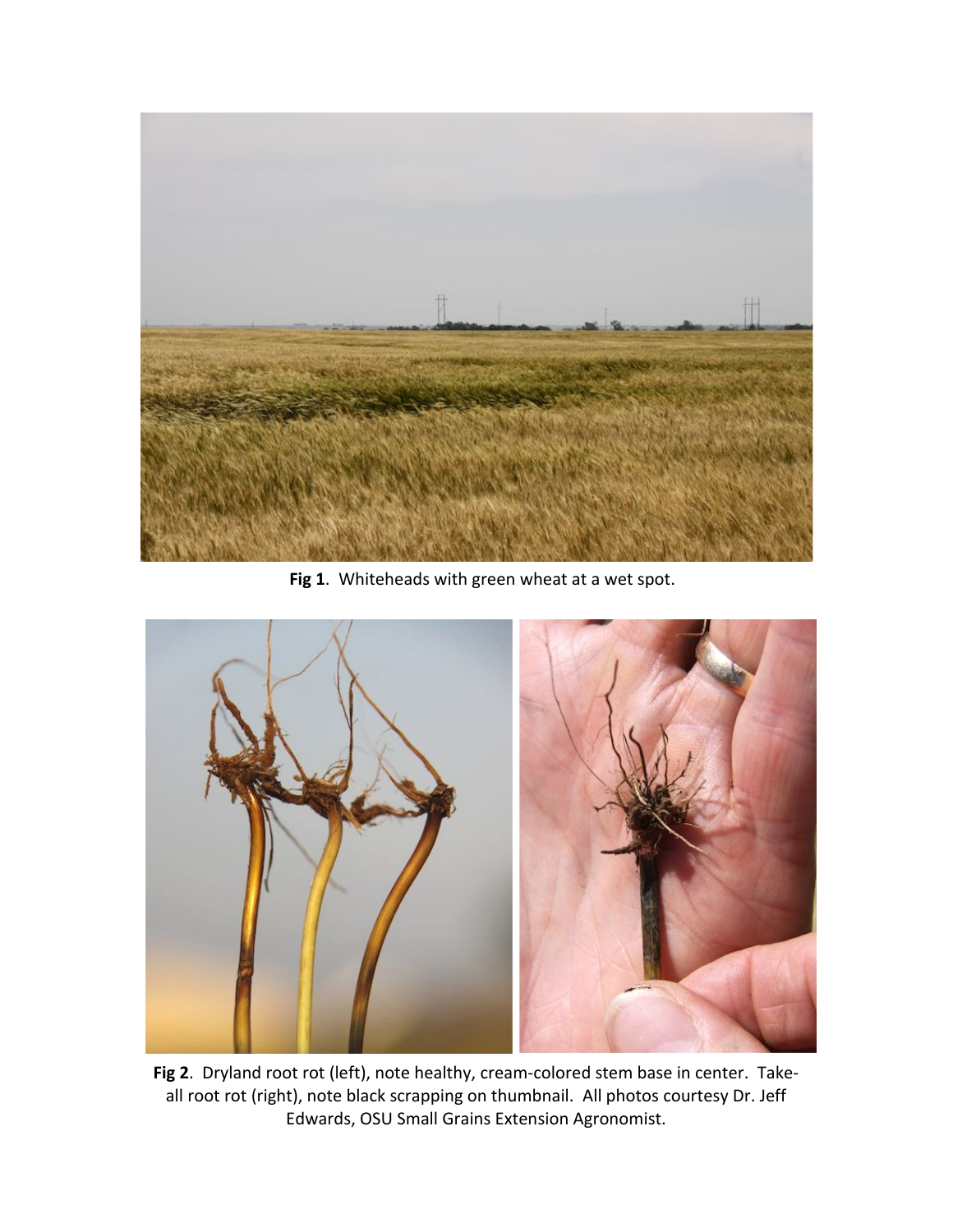**Arkansas**: Dr. Gene Milus (Small grains pathologist, University of Arkansas, Fayetteville), 3-May: "I went to plots at Stuttgart and Marianna in eastern Arkansas earlier this week. Most of eastern Arkansas is unusually dry for this time of year. Nearly all wheat plots and commercial fields have lost most or all of their leaves. In many cases, the stems are dry as well. Drought stress and/or freeze damage likely accelerated maturity in many fields. Harvest likely will be underway next week in southern Arkansas. Esten Mason, the U of A wheat breeder, reported stem rust in one of his breeding lines at Marianna.



I went to Kibler near Fort Smith yesterday. Although Kibler got about an inch of rain on Monday, leaves in most plots were dried up. Leaves of plants in irrigated plots at Fayetteville are still green if not killed by disease. Temperatures across Arkansas are expected to be near record highs through Sunday."



**Kansas**: Dr. Erick De Wolf (Wheat Extension Pathologist, Kansas State University), 4-May: "Wheat in central Kansas is generally past flowering and into the grain filling stages of development. Some wheat in Northwest KS is likely flowering this week. Stripe rust has slowed this past week due to high temperatures in south central and central KS. Still

some activity in North central and Northwestern KS where it remained cooler early in the week, but that may come too as higher temps (90+°F highs, lows in mid-60's or near 70°F) are forecast for the weekend. Cooler temperatures are forecast again for next week which may allow the stripe rust one last chance to attack wheat in northern KS.

The severity of leaf rust has increased noticeably in the past two weeks. Leaf rust was at near 100% incidence and 10-15% severity on the flag leaves in research plots near Hutchinson, KS (South central, KS). The wheat in these plots was at the watery ripe stages of kernel development. Varieties affected by leaf rust include Overley, Jagalene, Fuller, PostRock, T158 and CJ - all previously known to be susceptible to leaf rust. Other similar increases in leaf rust where noted at other locations in central KS and Northeast KS."

**Nebraska**: Dr. Stephen Wegulo (Extension Plant Pathologist, Univ of Nebraska) 4-May: "On May 3, 2012, Emmanuel Byamukama and I surveyed wheat fields in south central and southwest Nebraska. We confirmed stripe rust in the following counties: Kearney, Phelps, Furnas, Red Willow, Hitchcock, Chase, Perkins, and Keith. Most fields looked healthy and were at the full heading or flowering growth stage,



with a few fields still in the boot stage. Incidence and severity of stripe rust were generally low with several hot spots within a field showing high severity. Fields farther west had mostly trace amounts of stripe rust just starting to develop."

\_\_\_\_\_\_\_\_\_\_\_\_\_\_\_\_\_\_\_\_\_\_\_\_\_\_\_\_\_\_\_\_\_\_\_\_\_\_\_\_\_\_\_\_\_\_\_\_\_\_\_\_\_\_\_\_\_\_\_\_\_\_\_\_\_\_\_\_\_\_\_\_\_\_\_\_\_\_\_\_\_